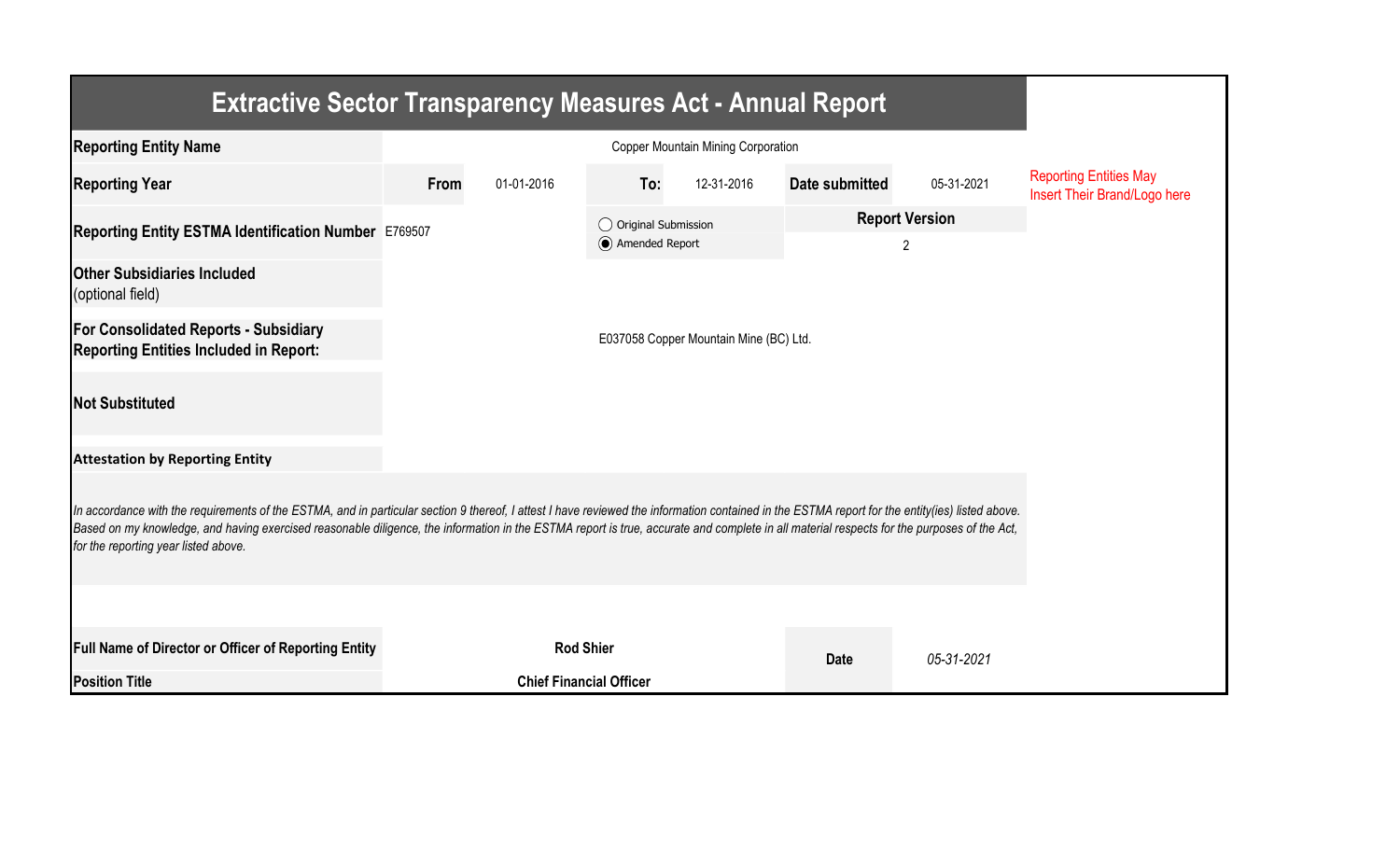| Extractive Sector Transparency Measures Act - Annual Report                                                                                                                      |                                                                                                                                                                                   |                                                                                 |                                                                                                |            |         |                                   |                |                  |                                               |                                      |                     |  |
|----------------------------------------------------------------------------------------------------------------------------------------------------------------------------------|-----------------------------------------------------------------------------------------------------------------------------------------------------------------------------------|---------------------------------------------------------------------------------|------------------------------------------------------------------------------------------------|------------|---------|-----------------------------------|----------------|------------------|-----------------------------------------------|--------------------------------------|---------------------|--|
| <b>Reporting Year</b><br><b>Reporting Entity Name</b><br><b>Reporting Entity ESTMA</b><br><b>Identification Number</b><br><b>Subsidiary Reporting Entities (if</b><br>necessary) | From:                                                                                                                                                                             | 01-01-2016                                                                      | To:<br>Copper Mountain Mining Corporation<br>E769507<br>E037058 Copper Mountain Mine (BC) Ltd. | 12-31-2016 |         | <b>Currency of the Report CAD</b> |                |                  |                                               |                                      |                     |  |
|                                                                                                                                                                                  | <b>Payments by Payee</b>                                                                                                                                                          |                                                                                 |                                                                                                |            |         |                                   |                |                  |                                               |                                      |                     |  |
| Country                                                                                                                                                                          | Payee Name <sup>1</sup>                                                                                                                                                           | Departments, Agency, etc<br>within Payee that Received<br>Payments <sup>2</sup> | <b>Taxes</b>                                                                                   | Royalties  | Fees    | <b>Production Entitlements</b>    | <b>Bonuses</b> | <b>Dividends</b> | Infrastructure<br><b>Improvement Payments</b> | <b>Total Amount paid to</b><br>Payee | Notes <sup>34</sup> |  |
| Canada - British Columbia                                                                                                                                                        | Government of British<br>Columbia                                                                                                                                                 |                                                                                 |                                                                                                |            | 287,000 |                                   |                |                  |                                               | 287,000                              |                     |  |
| Canada - British Columbia                                                                                                                                                        | Town of Princeton                                                                                                                                                                 |                                                                                 | 655,000                                                                                        |            |         |                                   |                |                  |                                               | 655,000                              |                     |  |
|                                                                                                                                                                                  |                                                                                                                                                                                   |                                                                                 |                                                                                                |            |         |                                   |                |                  |                                               |                                      |                     |  |
|                                                                                                                                                                                  |                                                                                                                                                                                   |                                                                                 |                                                                                                |            |         |                                   |                |                  |                                               |                                      |                     |  |
|                                                                                                                                                                                  |                                                                                                                                                                                   |                                                                                 |                                                                                                |            |         |                                   |                |                  |                                               |                                      |                     |  |
|                                                                                                                                                                                  |                                                                                                                                                                                   |                                                                                 |                                                                                                |            |         |                                   |                |                  |                                               |                                      |                     |  |
|                                                                                                                                                                                  |                                                                                                                                                                                   |                                                                                 |                                                                                                |            |         |                                   |                |                  |                                               |                                      |                     |  |
|                                                                                                                                                                                  |                                                                                                                                                                                   |                                                                                 |                                                                                                |            |         |                                   |                |                  |                                               |                                      |                     |  |
|                                                                                                                                                                                  |                                                                                                                                                                                   |                                                                                 |                                                                                                |            |         |                                   |                |                  |                                               |                                      |                     |  |
|                                                                                                                                                                                  |                                                                                                                                                                                   |                                                                                 |                                                                                                |            |         |                                   |                |                  |                                               |                                      |                     |  |
|                                                                                                                                                                                  |                                                                                                                                                                                   |                                                                                 |                                                                                                |            |         |                                   |                |                  |                                               |                                      |                     |  |
|                                                                                                                                                                                  |                                                                                                                                                                                   |                                                                                 |                                                                                                |            |         |                                   |                |                  |                                               |                                      |                     |  |
|                                                                                                                                                                                  |                                                                                                                                                                                   |                                                                                 |                                                                                                |            |         |                                   |                |                  |                                               |                                      |                     |  |
|                                                                                                                                                                                  |                                                                                                                                                                                   |                                                                                 |                                                                                                |            |         |                                   |                |                  |                                               |                                      |                     |  |
|                                                                                                                                                                                  |                                                                                                                                                                                   |                                                                                 |                                                                                                |            |         |                                   |                |                  |                                               |                                      |                     |  |
|                                                                                                                                                                                  |                                                                                                                                                                                   |                                                                                 |                                                                                                |            |         |                                   |                |                  |                                               |                                      |                     |  |
|                                                                                                                                                                                  |                                                                                                                                                                                   |                                                                                 |                                                                                                |            |         |                                   |                |                  |                                               |                                      |                     |  |
| <b>Additional Notes:</b>                                                                                                                                                         | Report was amended to include the name and ESTMA ID of the subsidiary. The subsidiary's payments were previously included in the report: Copper Mountain Mine (BC) LTD. (E037058) |                                                                                 |                                                                                                |            |         |                                   |                |                  |                                               |                                      |                     |  |